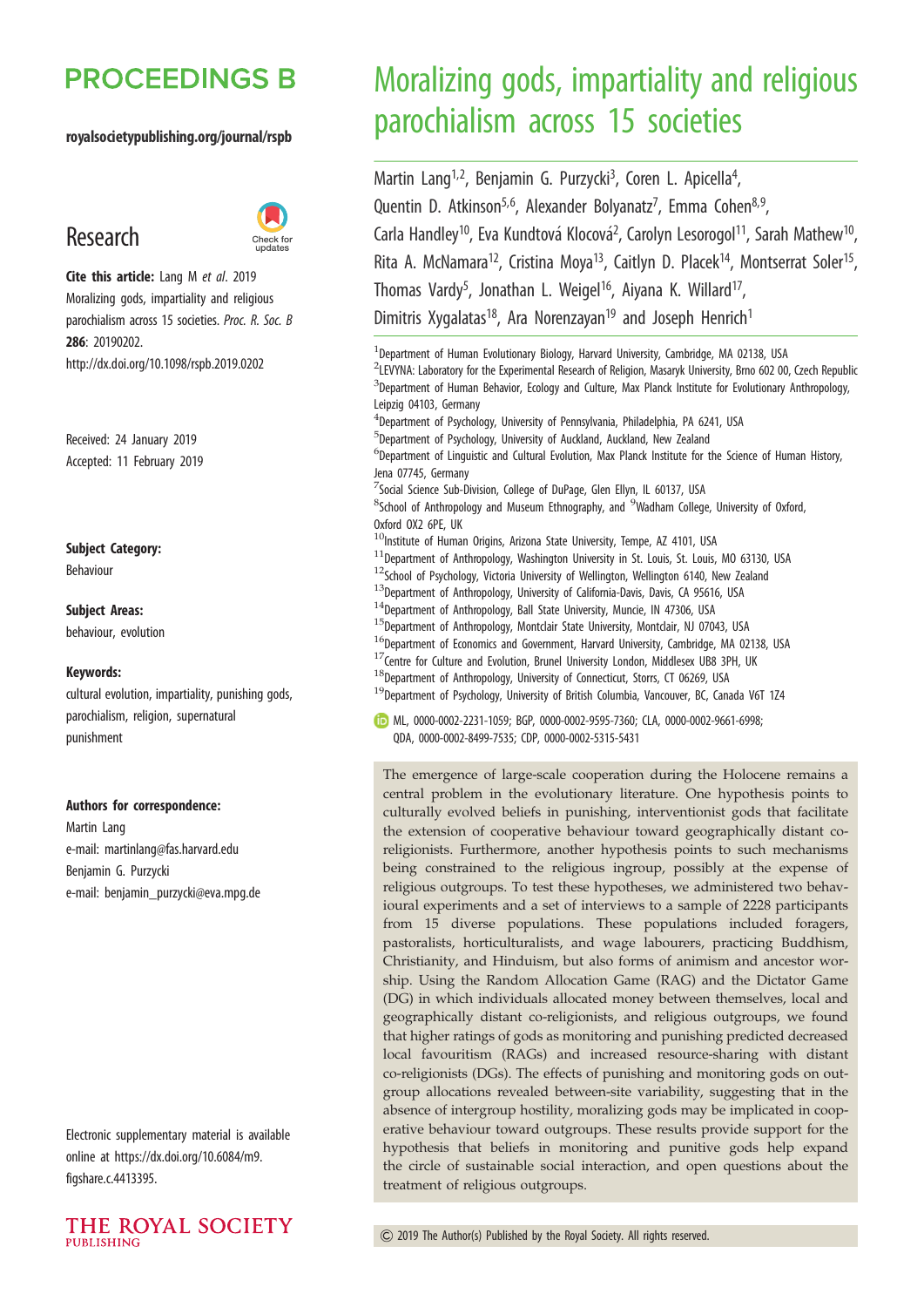## 1. Introduction

Over the last 12 millennia, the scale of human societies has dramatically expanded from hunter–gatherer networks involving a few hundred individuals to vast nation-states involving millions. Theories explaining the scaling-up of societies have combined insights about evolved cognition with cultural evolutionary models of social norms [\[1](#page-8-0)–[3\]](#page-8-0), delineating important roles for markets, kinship systems, marriage institutions, and religions [\[4](#page-8-0)–[7\]](#page-9-0). Focusing on the role of supernatural beliefs, cultural evolution may have favoured the extension of intuitions about social punishment to beliefs in increasingly interventionist gods who, because of their capacity to monitor and punish people for violating norms related to interpersonal conduct, fostered less favouritism toward individuals themselves, their families, and their communities vis-à-vis strangers sharing religious identities, effectively expanding the cooperative circle [\[8](#page-9-0)].

Historically, competition among communities to control fertile lands dramatically intensified at the onset of the Holocene, favouring larger, sedentary populations capable of communal defence and various forms of collective action [\[9,10](#page-9-0)]. Although there are ongoing debates about the precise timing of these historical changes and the nature of the causal relationships, a combination of archaeological and ethnographic data [[11,12\]](#page-9-0) suggests that the scaling-up of societies was associated with the gradual evolution of religious beliefs and practices into cultural packages that included more powerful gods who were increasingly motivated and capable of monitoring norms favourable to the emergence of largescale societies. In particular, analyses of ethnographic data revealed the centrality of divine punishment in the evolution of political complexity in the Pacific [\[13](#page-9-0)] and robust global relationships between beliefs in punishing gods and various indicators of societal scale and complexity [[14](#page-9-0)-16].

Consistent with these observations, global surveys have linked a stronger belief in heaven, hell, and punishing gods with stronger moral disapproval for cheating on taxes, buying stolen goods, and other such public goods [[17\]](#page-9-0), and a cross-cultural study of market integration revealed robust correlations between adherence to world religions involving moralizing deities and prosociality in economic games [[6](#page-8-0)]. Complementing these macro-level patterns, a substantial body of literature using priming techniques has shown that among believers, religious reminders can effectively reduce self-favouritism and increase resource-sharing in economic games involving strangers [[18](#page-9-0)–[21](#page-9-0)]. Importantly, to experimentally test the role of belief in punishing and monitoring gods in the expansion of cooperative circle, we previously employed the Random Allocation Game (RAG) among participants from eight diverse field sites and found that beliefs in monitoring and punishing gods were associated with less favouritism toward the self and local communities when playing with geographically distant co-religionists [[8,22](#page-9-0)].

However, while these initial findings support the hypothesis of intra-religious impartiality (i.e. extending impartiality to geographically distant co-religionists), the question as to whether these beliefs may also favour more equitable treatment of religious outgroups remains open to study. One cultural group selection account [\[23](#page-9-0)] suggested that parochial cooperation should be generally favoured (compared to indiscriminate prosociality and uncooperative selfishness), especially during the fierce conflict over resources/values [\[24,25](#page-9-0)] because it gives a competitive edge to groups with tight cooperative norms

[[26](#page-9-0)]. While supernaturally sanctioned norms may stabilize cooperation within a particular religious group (intra-religious impartiality), other groups may have different normative regulations and/or not extend their norms to outsiders [\[27\]](#page-9-0). Hence, cooperation between groups with different supernatural commitments is risky and prone to free-riding, predicting parochialism as a baseline relationship between religious groups. However, the cultural evolutionary account put forth by Norenzayan et al. [[23](#page-9-0)] also predicts that in situations where a more inclusive strategy attracts new recruits and enhances cooperative networks, group norms may shift toward more universal application and indiscriminate prosociality to incorporate the members of religious outgroups if they are not in a direct conflict over resources/values [\[5](#page-8-0)[,28](#page-9-0)]. To date, evidence appears to be mixed: some studies showed that participants affiliated with religions emphasizing universal morality embrace the extension of cooperation behaviour to outgroup members [\[20,29](#page-9-0)–[31\]](#page-9-0) while other studies indicated that religious participants reveal hostility toward religious outgroups [\[32,33](#page-9-0)].

In this paper, we present data from 2228 participants sampled in 15 socio-ecologically and religiously diverse societies ([table 1](#page-2-0)). We aimed to replicate our previous findings that belief in punishing and monitoring gods helps to curb local favouritism [\[8](#page-9-0),[22](#page-9-0)] by deploying the same protocol in additional societies and, moreover, by deploying a different economic game, namely the Dictator Game (DG). Furthermore, we aimed to extend the previous research by examining the outstanding questions about the role of beliefs in punishing gods in the treatment of religious outgroups. At each site, we used preliminary ethnographic interviews to select one god interested in norms of interpersonal conduct and assessed those gods' abilities to monitor norm following and punish transgressions. In line with previous research, we labelled such gods as 'moralizing' [\[22\]](#page-9-0); however, note that these gods need not be a creator or supreme gods and do not need to care about 'morality' as understood in Western philosophy. Rather, they care about group-specific norms regulating interpersonal conduct [\[34,35\]](#page-9-0). As a comparison, we also selected locally salient gods on the basis of their being relatively less concerned with interpersonal conduct, less punitive, and less knowledgeable than their 'moralizing' counterparts [\(table 1\)](#page-2-0).

We adopted two experimental games, the RAG and the DG, to measure two distinct facets of cooperative behaviour: curbed favouritism and impartial resource-sharing. In the RAG, participants anonymously selected one of two cups designated for different recipients. They rolled a two-coloured die. If it came up one colour, participants were supposed to put the coin into the cup they selected. If the die came up the other colour, participants were supposed to put the coin into the opposite cup. Participants repeated this procedure for 30 coin allocations and understood that all money would be distributed accordingly [[36\]](#page-9-0). Since the allocations were made in private, only the participants knew their decisions and they could distribute the endowment according to their preferences (rather than die rolls), reflecting in- and/or outgroup biases. In the DG, participants anonymously allocated 10 coins between two recipients (also designated by cups) based purely on their preferences [[37](#page-9-0)]. These games have been widely used in cross-cultural research and benchmarked against relevant real-world behaviours [\[6,](#page-8-0)[36,38](#page-9-0)–[41\]](#page-9-0). In different ways, these experiments permit us to assess the relationship between people's religious beliefs and their biases in favour of themselves and their communities.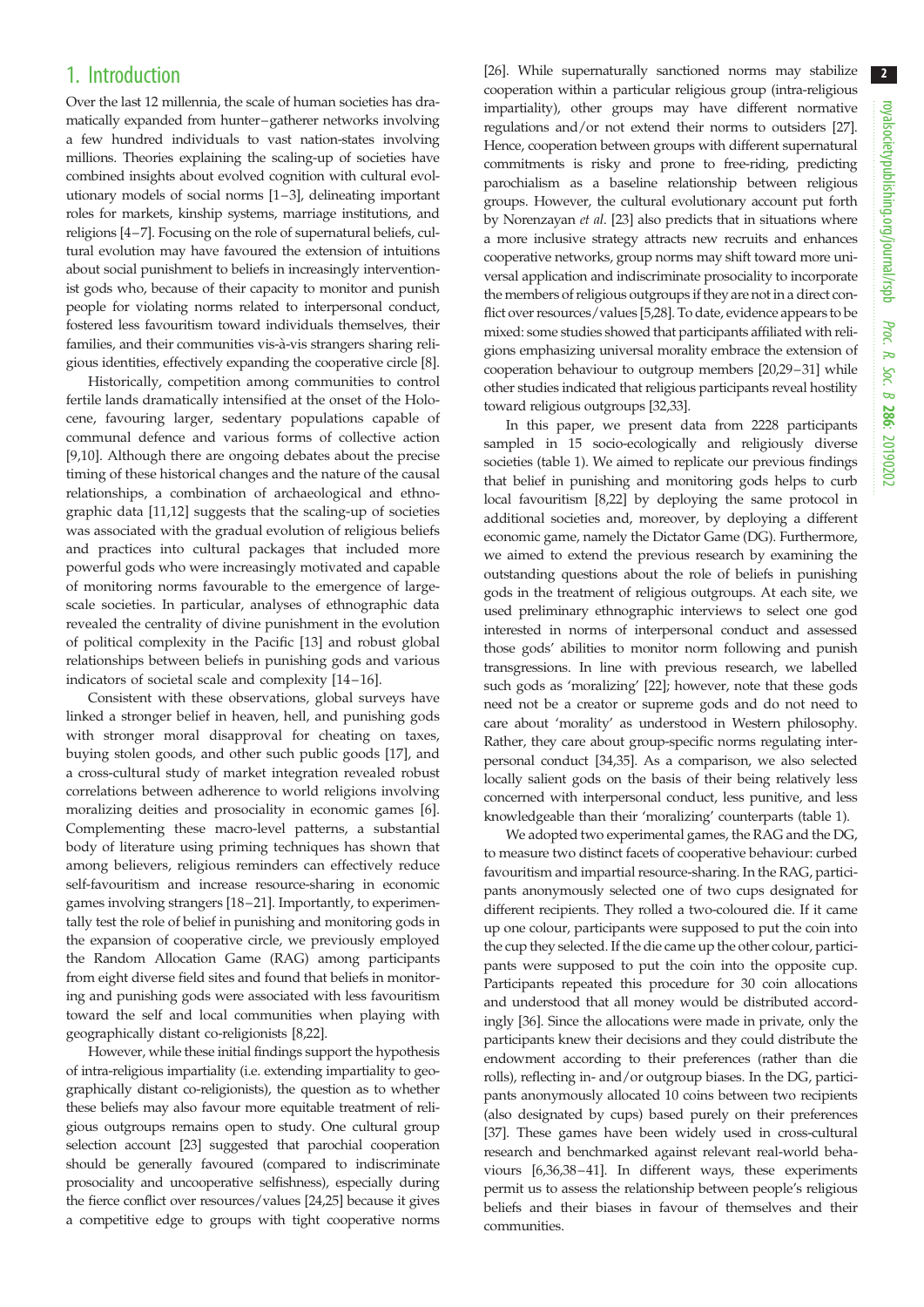<span id="page-2-0"></span>

| group           | country          | N   | <b>DISTANT</b>     | <b>OUTGROUP</b> | prime       | moralizing god                | local god                   |
|-----------------|------------------|-----|--------------------|-----------------|-------------|-------------------------------|-----------------------------|
| Cachoeira       | <b>Brazil</b>    | 274 | Candomble          | Evangelical     | <b>MLSC</b> | Christian God                 | Candomblé God (Ogum)        |
| Coastal Tanna   | Vanuatu          | 178 | Christian          | Kastom          | <b>MLC</b>  | Christian God                 | Garden spirit (Tupunus)     |
| Hadza           | Tanzania         | 201 | Hadza              | Datoga          |             | <i>Haine</i> (Traditional)    | Ishoko <sup>a</sup>         |
| Huatasani       | Peru             | 94  | Catholic           | Evangelical     | MC.         | Christian God                 | Mountain Spirits            |
| Inland Tanna    | Vanuatu          | 112 | Kastom             | Christian       | <b>MC</b>   | <i>Kalpapan</i> (Traditional) | Garden spirit (Tupunus)     |
| Kananga         | DRC              | 200 | Non-Luluwa Christ. | Non-Luluwa      | MLSC        | Christian God                 | Kadim/Ancestor spirits      |
| Lovu            | Fiji             | 76  | Hindu              |                 | MC.         | Hindu Bhagwan                 | None available              |
| Marajó          | <b>Brazil</b>    | 77  | Christian          |                 | МC          | Christian God                 | Virgin Mary                 |
| Indo-Mauritians | <b>Mauritius</b> | 245 | Hindu              | <b>Muslim</b>   | MSC         | Hindu Shiva                   | Ghost (Nam)                 |
| Mysore          | India            | 165 | Hindu              | Christian       | МC          | Hindu Shiva                   | Chamundeshwari              |
| Samburu         | Kenva            | 40  | Christ. Samburu    | Samburu         |             | Christian/Traditional (Nkai)  | None available              |
| Sursurunga      | Papua New Guinea | 163 | Christ. Sursurunga | Foreigner       | <b>MLC</b>  | Christ. God (Káláu)           | Spirit (Sírmát)             |
| Turkana         | Kenya            | 247 | Christ. Turkana    | Turkana         | <b>MLSC</b> | Christ. God (Akuj)            | Ancestor spirits            |
| <b>Tyvans</b>   | Tyva Republic    | 81  | <b>Buddhist</b>    |                 | MC          | Buddha Burgan                 | Spirit-masters (Cher eezi)  |
| Yasawa          | Fiii             | 75  | Hindu              |                 | <b>MC</b>   | Christian God                 | Ancestor spirits (Kalou-vu) |

<sup>a</sup>There are no *Ishoko* data in Wave II (see electronic supplementary material, section S2.2.3). DRC, Democratic Republic Congo; primes: M, moralizing gods prime; L, local gods prime; S, secular authority prime; C, control condition. No outgroups were selected for sites taking part only in Wave I (see Material and methods).

Participants played four rounds of either the RAG or the DG, distributing endowed money between two cups in each round. To investigate the intra-religious impartiality, two rounds consisted of contributions to distant co-religionists versus the self (SELF versus DISTANT) or local co-religionists (LOCAL versus DISTANT). These two rounds aimed to replicate prior findings that belief in punishing and monitoring gods promotes expansion of rule following toward DISTANT co-religionists (RAG); and to assess whether these beliefs are also associated with increased resource-sharing (DG). The other two experimental rounds collected data on allocations to religious outgroups compared to allocations to the self (SELF versus OUTGROUP) or to distant co-religionists (DIS-TANT versus OUTGROUP), aiming to assess whether belief in punishing and monitoring gods promotes indiscriminate prosociality or whether the cooperative circle is limited only to religious ingroups (religious parochialism). SELF represented allocations that participants made to themselves. LOCAL co-religionist allocations were distributed to randomly selected, anonymous members of the same religion (associated with the selected moralizing gods) in the camp/ village/town where we conducted experiments. DISTANT co-religionist allocations were distributed to randomly selected, anonymous individuals in a geographically distant village who practice the same religion as LOCALs. OUTGROUP allocations were distributed to anonymous members of a different religion in a geographically remote village (OUTGROUPs were selected such that they were not in a direct conflict with LOCALs).

Finally, to investigate the causal relationship between beliefs in moralizing gods and treatment of other groups, we utilized priming techniques by using locally salient reminders of (a) punishing and monitoring moralizing gods, (b) relatively less moralistically punitive and knowledgeable local gods, (c) secular authorities (e.g. police), and (d) a control condition. Although previous research has suggested a causal influence of punishing gods on rule-following and resource-sharing [[21\]](#page-9-0), the use of priming methods has been almost exclusively limited to Western populations and it is not clear whether the reported effects extend also to small-scale, non-industrial societies. By selecting our sites, we aimed to capture a significant portion of the world's human diversity while investigating the individual-level effects of belief in and priming with moralizing gods. We pre-registered two sets of predictions in the Open Science Framework ([https://osf.io/](https://osf.io/epkbw/) [epkbw/](https://osf.io/epkbw/)) before data analysis:

1. Expanding the cooperative circle to distant co-religionists (DISTANT games)

Corresponding to the intra-religious impartiality hypothesis, we predicted that participants who (A) reported higher ratings of moralizing gods as punitive and monitoring will show less favouritism toward the SELF and LOCAL coreligionists when playing with DISTANT co-religionists in the RAG and DG. Likewise, participants who (B) were primed with the concept of punitive and monitoring moralizing gods will show less SELF and LOCAL co-religionist favouritism compared to the other conditions.

2. Parochial Religious Norm Adherence (OUTGROUP Games)

According to the religious parochialism hypothesis, allocations in the SELF versus OUTGROUP RAG and DG should not be influenced by (A) the ratings of, or (B) priming with, punitive and monitoring moralizing gods. That is, participants should bias allocations toward the SELF, irrespective of their religious belief or treatment conditions due to the limited scope of religious norms.

Moreover, we predicted that when allocating between DIS-TANT co-religionists and OUTGROUPs, participants who (C) reported higher ratings of, or (D) were primed with, punitive and monitoring moralizing gods will bias their allocations away from OUTGROUP members and in favour of DISTANT co-religionists in both the RAG and DG (religious parochialism).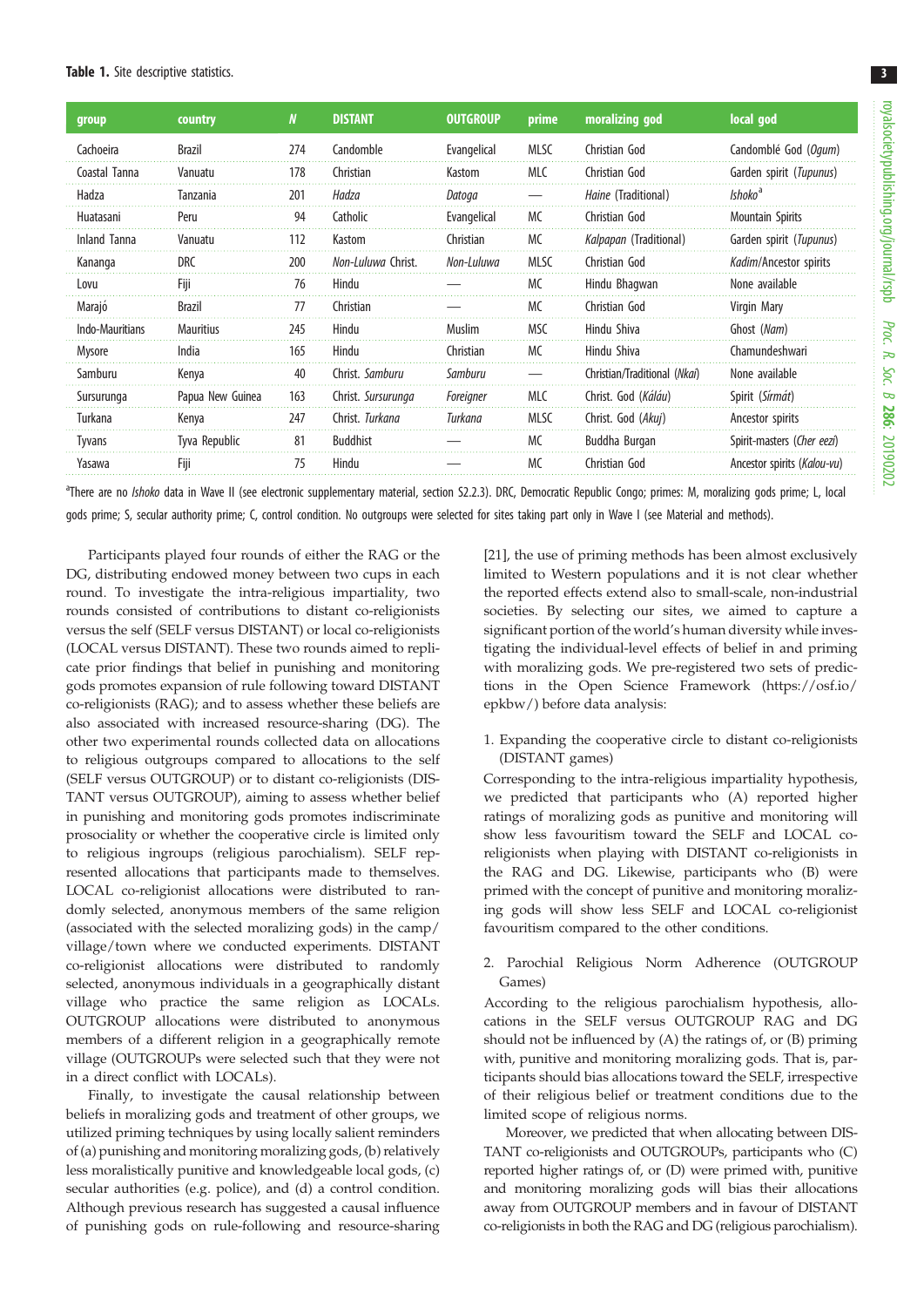However, we also explored whether participants at Christian sites (universalistic, proselytizing religion) will taper their bias against OUTGROUPs by virtue of the aforementioned propensity to attract new members (indiscriminate prosociality).

## 2. Material and methods

#### (a) Participants

During two waves of data collection, we recruited a total of 2228 participants from 15 societies (1126 females;  $M$  age = 37.0, s.d. = 14.8). Specifically, during Wave I, we recruited 591 participants who played the DISTANT RAGs and reported the results of this data collection in several publications [[8,22\]](#page-9-0); however, 208 of those participants were contacted again during Wave II to collect the OUTGROUP RAGs. For Wave II, 1637 new participants were recruited, playing either the DISTANT and OUTGROUP RAGs or the DISTANT and OUTGROUP DGs (153 participants played both RAGs and DGs). Here, we collapsed both Wave I and Wave II samples to provide robust tests of our hypotheses.

We excluded all participants from our analyses whose allocations did not sum to 30 for a particular RAG or 10 for a particular DG. Specifically, we excluded 30 participants from at least one RAG and 33 from at least one DG. Furthermore, we excluded 22 participants who misunderstood the procedure or did not correctly follow procedural steps. At one site, two research assistants counterfeited data, thus all the RAG and DG data collected by these assistants were removed (72 participants). The number of participants in each analysis is displayed under specific models. While tables in the main text report only full models (these are missing three sites due to missing some of the covariates), reduced models including all sites can be found in the electronic supplementary material, section S3. Our protocols were approved by the University of British Columbia's Behavioural Research Ethics Board (BREB) and by the equivalent at each individual researcher's home university. All subjects provided an informed verbal consent for participation before the experiment.

#### (b) Procedures

Participants were recruited by random sampling from a street or chain sampling, while in smaller communities, researchers randomly sampled households. Upon arrival at a study location, participants were asked to wait before the experiment in a separate area to prevent collusion and then entered individually into a room/ tent/or a secluded area to play the RAGs and DGs. Before playing the games, each participant was given a show-up fee (approximating 1/4 of one day's wage), learned about game-specific rules and had to demonstrate an understanding of those rules. Afterwards, the participant was left alone to play four rounds of either RAGs or DGs. Both DGs and RAGs were played in a random order. After the gameplay was finished, each participant received the amount contributed to the SELF cups and was escorted into a different area for demographic and religiosity interviews where we asked about moralizing and local gods (see electronic supplementary material, section S2 for more details on procedure).

#### (c) Materials

We first conducted ethnographic surveys asking roughly 20 participants to list and rank up to five gods and spirits, from which each site selected one monitoring and punitive god/spirit (here labelled 'moralizing') and one god/spirit less concerned with the interpersonal aspects of human normative behaviour (here labelled 'local'). Confirming our choices of moralizing versus local gods, the survey showed that the selected moralizing gods were rated on average as more punitive and monitoring than local gods (electronic supplementary material, table S3).

To examine the relationship between belief in punitive and monitoring gods who care about norm transgressions (i.e. moralizing gods) and the RAG and DG allocations, we created a punishment –monitoring score by averaging four binary questions pertaining to the gods' ability and willingness to punish and monitor people (for discussion, see electronic supplementary material, section S2.1.2).

To examine the causal relationship between moralizing gods and impartiality, we adapted priming materials to the specificities of local contexts [\(table 1](#page-2-0) for an overview of primed concepts). Four of our sites (Cachoeira, Mauritius, Sursurunga, Yasawa) used contextual priming in the RAGs (games were played inside a temple and a control location) while other sites used religious/secular imagery printed on a mat/table cloth (Coastal and Inland Tanna, Kananga, Huatasani, and Mauritius DG); religious/secular material objects (Cachoeira DG, Lovu, Marajó, Mysore, Turkana, Tyva); or verbal priming (Sursurunga DG). See electronic supplementary material, sections S2 and S3 for details. Note that in our correlational analyses, we hold the priming effects constant.

#### (d) Analyses

In our regression models, we used the punishment –monitoring score of moralizing gods as well as our treatment conditions as the main predictors of the RAG and DG allocations, adjusting for a host of potentially confounding variables. In five modelling steps, we hold site-membership constant as simple fixed effects (i.e. mean site allocations), allowing us to make inferences about the general effect present across our sites while accounting for an unmeasured between-site variance. Furthermore, we adjust for potentially competing explanations by holding constant the ratings of moralizing gods' rewarding abilities, local gods' punishment –monitoring score and relationship to local secular authorities (e.g. police). Apart from these controls, we also hold constant demographic variables, emotional closeness to LOCAL, DISTANT, and OUTGROUPS and game-related variables such as game-order (see electronic supplementary material, section S3 for details).

#### 3. Results

We observed high between-site variability in mean allocations in the RAG and DG ([figure 1](#page-4-0)). On average, in both games, participants tended to allocate more coins to the SELF and to LOCAL co-religionists compared to DISTANT co-religionists and OUTGROUPs. The allocations were generally more equitable in the RAG compared to the DG (despite the greater anonymity in the RAG), indicating that the rule-following aspect of the RAG played an important role in participants' decision-making.

## (a) Moralizing gods promote allocations to distant co-religionists

To replicate our previous findings from Wave I [\[8,22](#page-9-0)], we first analysed the DISTANT RAGs on the sample from both data collection waves. In line with Wave I, we observed that participants who rated their moralizing god as more punitive and monitoring tended to allocate more money to DISTANT coreligionists. [Figure 2](#page-5-0) illustrates that going from zero to one in our punishment–monitoring score was associated with an increase in the mean allocations to DISTANT co-religionists. To examine this effect more closely, we regressed RAG allocations on the punishment –monitoring scores using binomial regression models. In all specifications, the estimated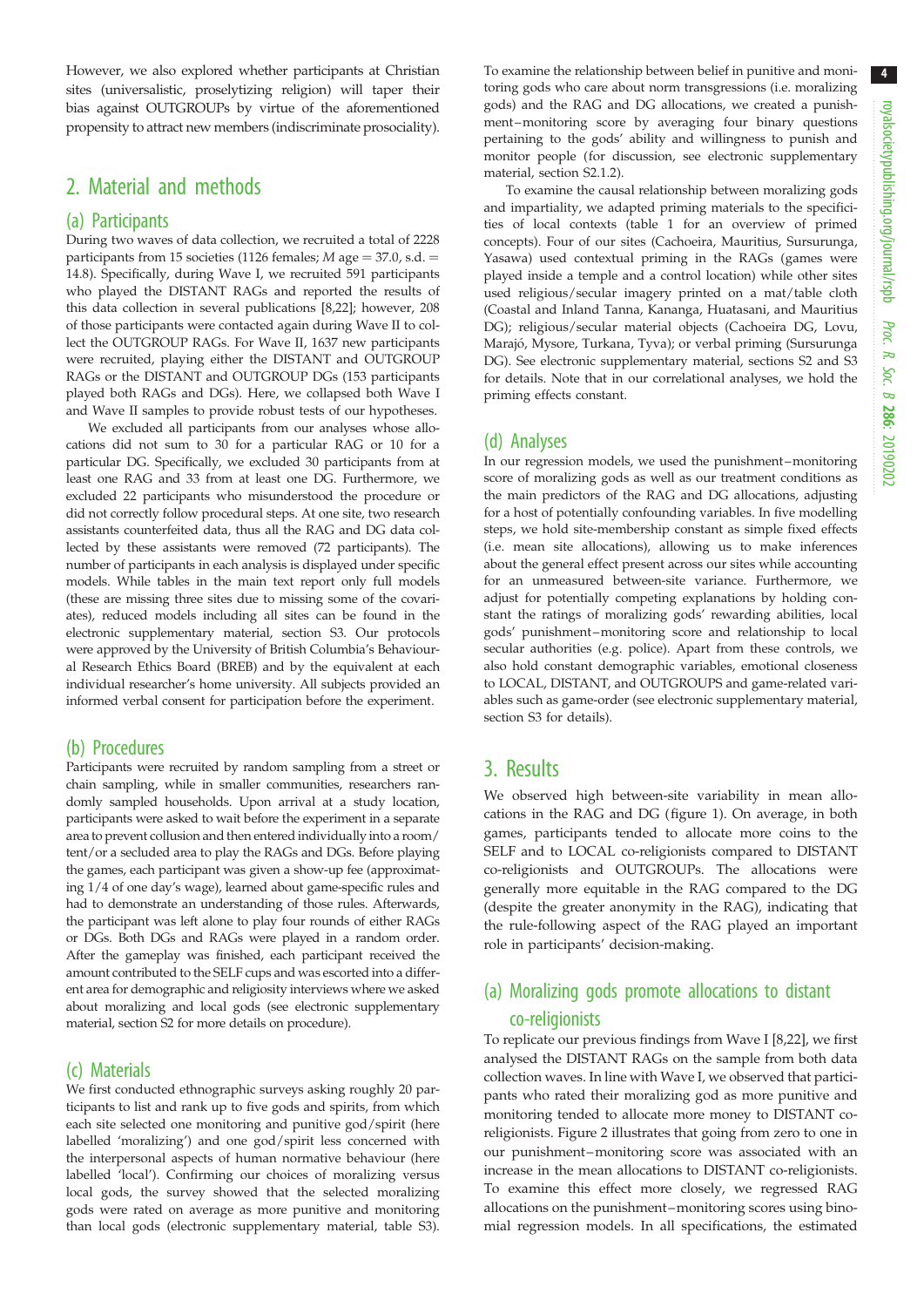<span id="page-4-0"></span>

Figure 1. Density plots of DISTANT co-religionist and OUTGROUP allocations in the RAGs and DGs. (a) Participants allocated 30 coins between two cups in each RAG. Deviations from the predicted binomial distribution point to biased money allocation. (b) The distribution of participants' allocations in the DGs revealed more between-site variability compared to the RAGs. The dashed vertical lines indicate an equitable split between cups (15 in the RAGs and 5 in the DGs). In. Tanna: Inland Tanna; Co. Tanna: Coastal Tanna. (Online version in colour.)

punishment –monitoring coefficients were positive, predicting larger DISTANT allocations: rating moralizing gods as punitive and monitoring increased the chances of allocating a coin to the DISTANT cup by 26%  $[95\% \text{ CI} = 6-49\%]$  in the SELF versus DISTANT RAG and by 22%  $[95\% \text{ CI} = 3-45\%]$ in the LOCAL versus DISTANT RAG. Crucially, none of the key control variables showed stable effects on DISTANT allocations [\(table 2](#page-6-0) and [figure 3](#page-7-0); electronic supplementary material, section S3.2 for specific modelling steps and figure S6 for comparison of Wave I and Wave II).

To extend the RAG results to a different economic game measuring a distinct facet of intra-religious impartiality, we included the DISTANT DGs during Wave II. We observed similar effects of moralizing gods on DISTANT allocations as in the RAGs [\(figure 2](#page-5-0)). Regressing the DISTANT allocations on the punishment–monitoring measure in a series of five Tobit models revealed that the punishment–monitoring score was associated with an increase in participants' allocations to DIS-TANT co-religionists. The effects of moralizing gods' ratings

predicted up to a 1.25 coin increase  $[95\% CI = 0.25 - 2.24]$  in allocations to DISTANT co-religionists when playing with the SELF, and up to a 0.89 coin increase  $195\%$  CI = 0.07–1.70] when playing with LOCAL (maximum allocation was 10 coins). These results held for various model specifications, and none of our key controls predicted DISTANT allocations [\(table 2](#page-6-0) and [figure 3](#page-7-0); electronic supplementary material, section S3.2 for specific modelling steps).

To examine whether the effects of punishing gods on behaviour can be experimentally manipulated under field conditions, in some sites [\(table 1](#page-2-0)), we randomly assigned participants to be primed with either moralizing gods, local gods, secular authority (the latter in the DG only), or a control condition. Since we were interested in the strength of effects of the moralizing gods prime compared to the other conditions, we set the moralizing gods prime as a reference category for comparisons in our models (note that this choice does not affect other coefficients of interest; see electronic supplementary material, S2.1.5).

Proc. R. Soc. $\sigma$ 

286: 20190202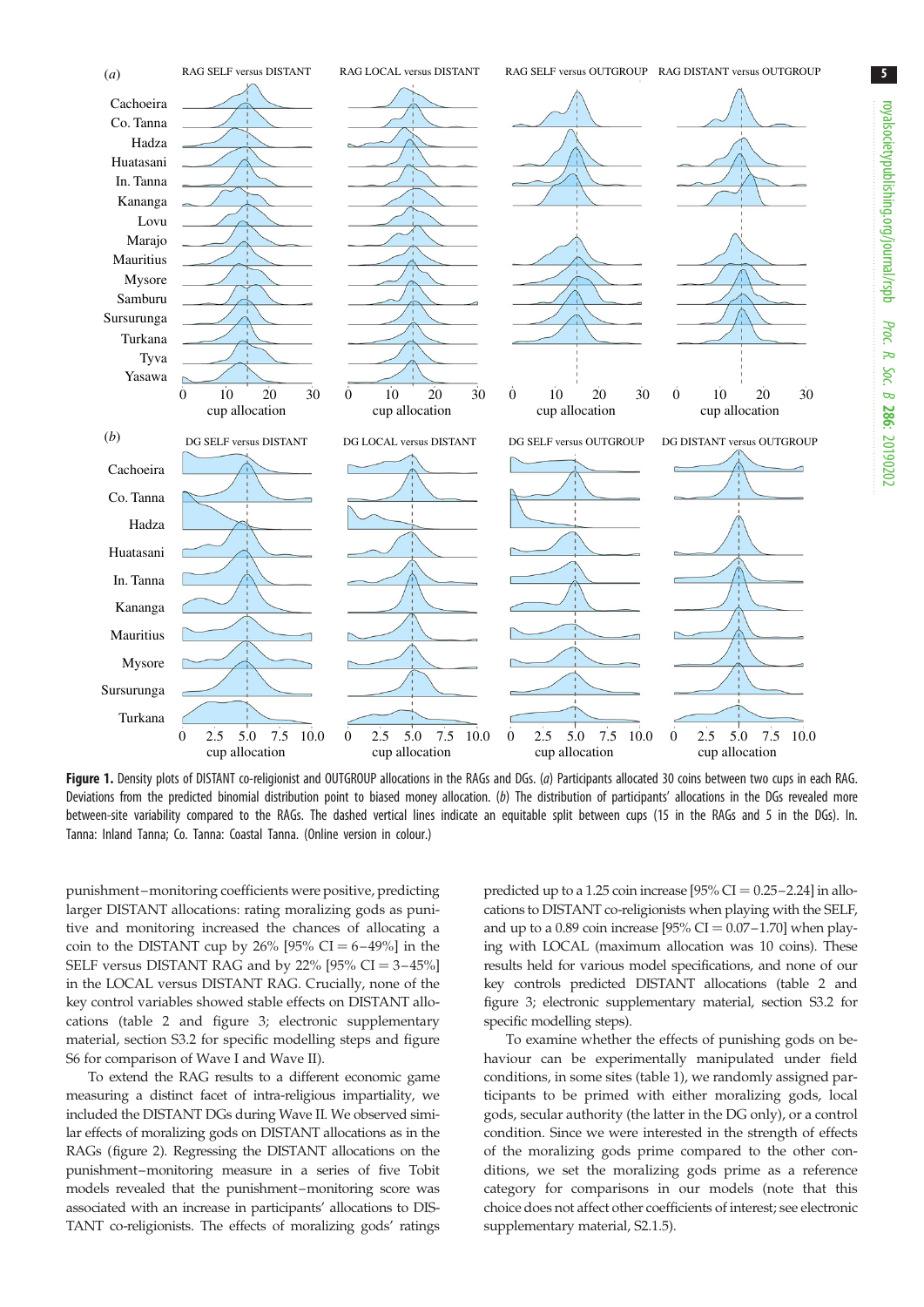<span id="page-5-0"></span>

Figure 2. Positive effects of moralizing gods (MGs) on DISTANT allocations and varying effects on OUTGROUP allocations. Displayed are raw means with 95% CI and density plots; dashed vertical lines indicate the moralizing gods' effect. These effects are illustrative only because we collapsed the punishment–monitoring score into three instead of five categories for easier reading: 0.0–0.3, 0.3–0.7, 0.7–1.0. These plots also do not take into account between-site differences and distributional assumptions ([table 2](#page-6-0) for specific estimates). Note that the number of participants in each level of the MG Pun–Mon variable substantially differs (with MG Pun–Mon  $=$  1 having the most and MG Pun–Mon  $=$  0 the least participants); see electronic supplementary material, figure S2. (Online version in colour.)

We observed priming effects consistent with our hypotheses in the raw data (see electronic supplementary material, figure S7), although these patterns weakened after accounting for site fixed effects. Using binomial regression, we did not observe a difference between the moralizing gods and control conditions in the RAGs; however, participants in the local gods condition had odds between 0.85 and 0.89 of allocating a coin into the DISTANT cups compared to the moralizing gods condition (electronic supplementary material, table S16). Similar patterns were observed for the DISTANT DGs: there were no differences between the moralizing gods and control conditions but the coefficients of the treatment with moralizing gods were higher compared to the local gods and secular authority treatments. While some of these differences were imprecisely estimated, all the coefficients were in predicted directions (ranging from a difference of 0.22 to 0.63 coins; electronic supplementary material, table S16). Thus, these findings offer only tentative support for prediction #1B and should be interpreted with caution (see electronic supplementary material, section S3.2 for further discussion).

# (b) Varying effects of moralizing gods on allocations

#### to outgroups

The OUTGROUP games further expanded our Wave I design, pitting the SELF against an OUTGROUP individual, or a DIS-TANT co-religionist against an OUTGROUP individual. Exploring the raw data displayed in figure 2 suggested that the effects of punishing and monitoring gods on OUTGROUP allocations are highly variable and may be site dependent. To test the OUTGROUP hypotheses (indiscriminate prosociality versus religious parochialism), we used the same set of regression models as in the DISTANT games.

First, consistent with hypothesis #2A, we observed that the punishment –monitoring score showed no reliable effect on players' contributions to OUTGROUPs in the SELF versus OUTGROUP RAG [\(table 2\)](#page-6-0). In the DG, moralizing gods' punishment and monitoring was associated with increased contributions to OUTGROUPs at the players' expense up to an increase of 1.23 coins  $[95\% \text{ CI} = 0.08 - 2.39]$ . However, this estimate was fairly imprecise and confidence intervals tightened to exclude zero only when holding the emotional closeness to and similarity with the OUTGROUP constant, suggesting that allocations to OUTGROUP members depend on pre-existing relationships ([table 2](#page-6-0) and [figure 3;](#page-7-0) electronic supplementary material, table S19).

Testing whether the punishment–monitoring score is associated with favouritism toward DISTANT co-religionists at the expense of OUTGROUPs (hypothesis #2C), the results from both the DISTANT versus OUTGROUP RAG and DG revealed variable effects of the punishment–monitoring score. The general coefficients were in predicted directions, indicating that the punishment–monitoring score was associated with the odds of 0.9 [95%  $CI = 0.66 - 1.24$ ] of allocation to the OUT-GROUP cup in the RAG and with 0.33 [95% CI =  $-1.20-0.54$ ] lower coin allocations in the DG. However, the confidence intervals suggested high between-site variation [\(table 2](#page-6-0) and [figure 3\)](#page-7-0). Breaking down the variation by the type of moralizing gods' religion at each site (Christian versus Other) suggested that the absence of the main effect may be explained by the fact that at Christian sites, gods' punishment–monitoring score was on average associated with higher allocations to OUTGROUPs, while the reverse applied to the other sites (see electronic supplementary material, section S3.3 for discussion).

Regarding experimental manipulation in the OUTGROUP games, we employed the same priming techniques as in the DISTANT games (see electronic supplementary material, figure S10). For the SELF versus OUTGROUP RAG, we compared a control condition with the moralizing gods treatment, observing the odds ratio of 0.91 [95%  $CI = 0.84 - 0.99$ ] for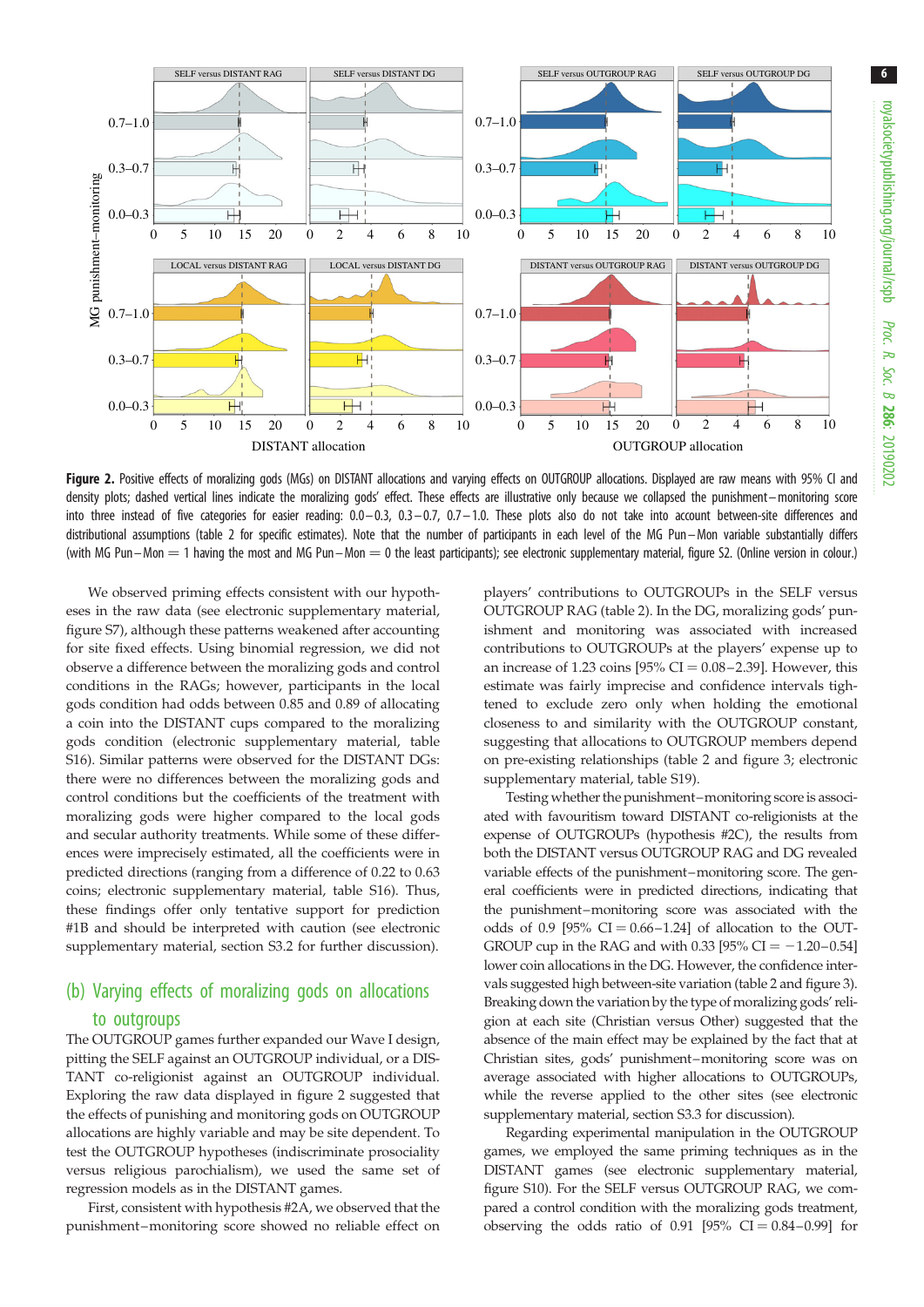<span id="page-6-0"></span>children, household size, material insecurity, emotional doseness and practice similarity to local and distant o-religionists and to outgroup, and police evaluation. Site means are modelled as simple fixed effects with Mys Table 2. Coefficients and 95% confidence intervals from binomial and Tobit regressions estimating allocations to the DISTANT/OUTGROUP cups. Abbreviated results from full models. OR, odds ratio (exponentiated coefficients) binomial regression; B-Est., beta estimate from Tobit regression; MG, moralizing gods; LG, local gods; Pun-Mon, punishment-monitoring. The full models hold constant site-specific mean allocations, treatment, age, sex, numb binomial regression; B-Est., beta estimate from Tobit regression; MG, moralizion; MG, moralizing gods; Pun – Mon, punishment – monitoring. The full models hold constant site-specific mean allocations, treatment, age, sex, children, household size, material insecurity, emotional doseness and practice similarity to local and distant co-religionists and to outgroup, and police evaluation. Site means are modelled as simple fixed effects with My reference category (see electronic supplementary material, section S3.1). Note that these models exclude three sites of lue to the lack of local god beliefs (Hadza, Lovu, and Samburu). Reduced models including all sites ar Table 2. Coefficients and 95% confidence intervals from binomial and Tobit regressions estimating allocations to the DISTANT/OUTGROUP cups. Abbreviated results from full models. OR, odds ratio (exponentiated coefficients) electronic supplementary material, tables S7-S10 and S17-S20 (Model 2). electronic supplementary material, tables S7– S10 and S17 – S20 (Model 2).

|              | <b>DISTANT</b> games                                                                                  |                                                      |                                         |                                                 | <b>UTGROUP</b> games                   |                                                    |                                   |                                                    |
|--------------|-------------------------------------------------------------------------------------------------------|------------------------------------------------------|-----------------------------------------|-------------------------------------------------|----------------------------------------|----------------------------------------------------|-----------------------------------|----------------------------------------------------|
|              | random allocation game                                                                                |                                                      | <b>dictator</b> game                    |                                                 | random allocation game                 |                                                    | <b>ictator</b> game               |                                                    |
|              | SELF versus<br><b>DISTANT</b><br>$\tilde{a}$                                                          | <b>LOCAL</b> versus<br><b>DISTANT</b><br>$\tilde{a}$ | SELF versus<br><b>DISTANT</b><br>B-Est. | <b>LOCAL</b> versus<br><b>DISTANT</b><br>β-Est. | SELF versus<br>OUTGROUP<br>$\tilde{a}$ | DISTANT versus<br>OUTGROUP<br>$\tilde{\mathbf{g}}$ | SELF versus<br>OUTGROUP<br>B-Ett. | <b>JISTANT</b> versus<br><b>OUTGROUP</b><br>B-Est. |
| MG pun-      | $1.26***$                                                                                             | $1.22*$                                              | $1.25*$                                 | $0.89*$                                         | 1.08                                   | 0.90                                               | $1.23*$                           | $-0.33$                                            |
| mon          | (1.06, 1.49)                                                                                          | (1.03, 1.45)                                         | (0.25, 2.24)                            | (0.07, 1.70)                                    |                                        |                                                    | (0.08, 2.39)                      |                                                    |
| $LG$ pun $-$ | 1.07                                                                                                  | 0.99                                                 | 0.57                                    | $-0.04$                                         | $(0.79, 1.49)$<br>$0.76*$              | $(0.66, 1.24)$<br>1.18                             | $-0.05$                           | $(-1.20, 0.54)$<br>-0.37                           |
| mon          | (0.94, 1.21)                                                                                          | (0.87, 1.12)                                         | $(-0.13, 1.28)$                         | $(-0.62, 0.54)$                                 |                                        | $(0.94, 1.47)$<br>1.14                             | $(-0.88, 0.79)$<br>-0.34          | $(-1.00, 0.25)$                                    |
| MG reward    | 0.98                                                                                                  | 0.96                                                 | $-0.49$                                 | $-0.27$                                         | $(0.61, 0.94)$<br>$0.88$               |                                                    |                                   | 0.03                                               |
|              | (0.86, 1.11)                                                                                          | (0.84, 1.09)                                         | $(-1.13, 0.15)$                         | $(-0.80, 0.25)$                                 | $(0.73, 1.06)$<br>1.01                 | (0.94, 1.38)                                       | $(-1.05, 0.37)$                   | $(-0.50, 0.57)$                                    |
| police       | $1.03$ <sup>#</sup>                                                                                   | 1.00                                                 | 0.01                                    | $-0.08$                                         |                                        | 1.02                                               | 0.02                              | $-0.06$                                            |
|              | (1.00, 1.07)                                                                                          | (0.97, 1.04)                                         | $(-0.16, 0.17)$                         | $(-0.22, 0.05)$                                 | $(0.96, 1.06)$<br>1.30                 | (0.97, 1.07)                                       | $(-0.17, 0.21)$                   | $(-0.20, 0.08)$                                    |
| constant     | $0.81*$                                                                                               | 0.94                                                 | $4.43***$                               | $3.54***$                                       |                                        | 0.94                                               | $2.65***$                         | $4.75***$                                          |
|              | (0.66, 0.98)                                                                                          | (0.77, 1.15)                                         | (3.24, 5.62)                            | (2.50, 4.58)                                    | (0.94, 1.79)                           | (0.68, 1.29)                                       | (1.29, 4.02)                      | (3.71, 5.79)                                       |
| N people     | 602                                                                                                   | 598                                                  | 802                                     | 792                                             | 261                                    | 255                                                | 636                               | 630                                                |
| N sites      | $\overline{C}$                                                                                        |                                                      |                                         |                                                 |                                        |                                                    |                                   |                                                    |
|              | ${}^{\sharp}p < 0.1$ ; ${}^{\ast}p < 0.05$ ; ${}^{\ast\ast}p < 0.01$ ; ${}^{\ast\ast\ast}p < 0.001$ . |                                                      |                                         |                                                 |                                        |                                                    |                                   |                                                    |

 $\overline{7}$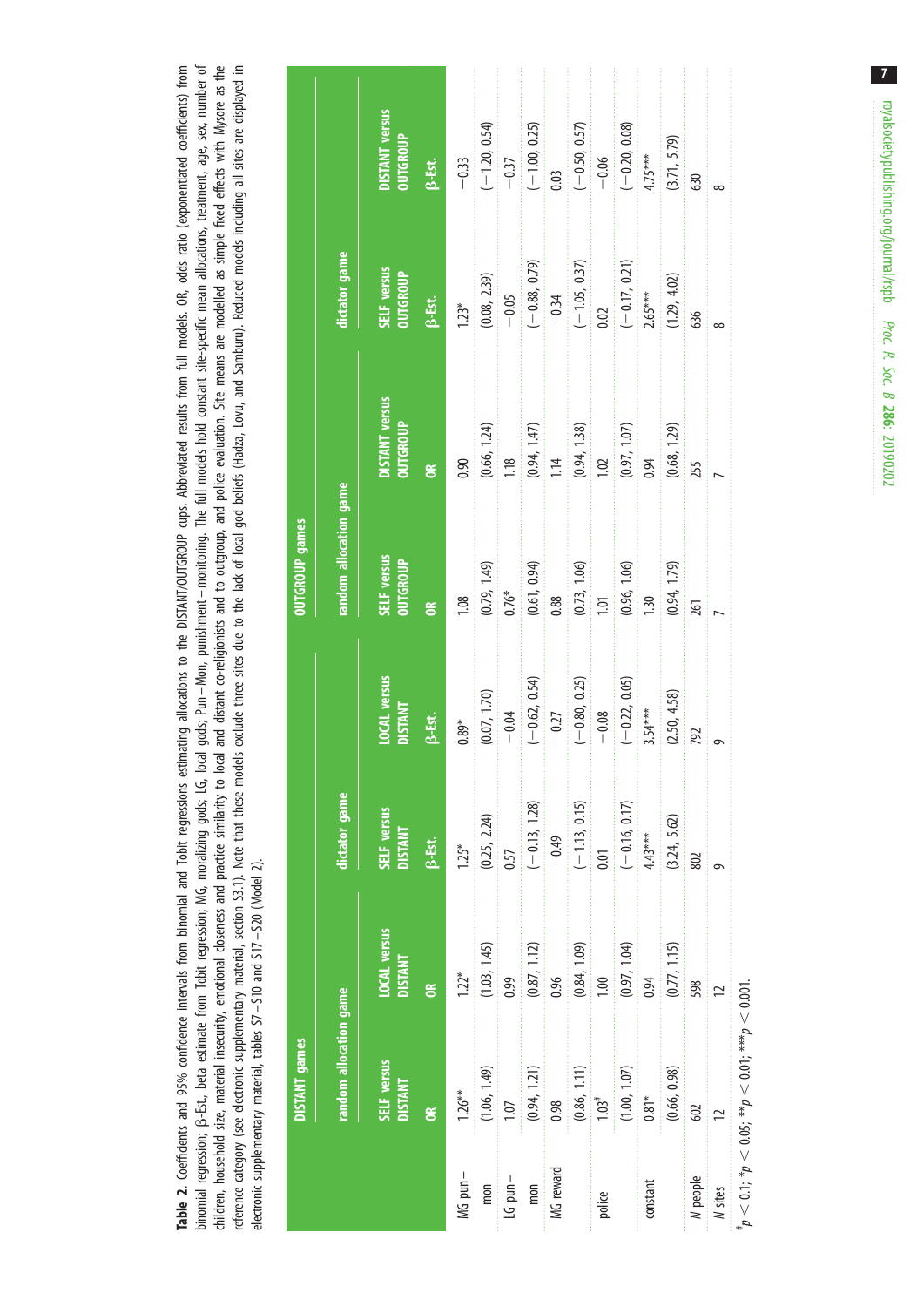<span id="page-7-0"></span>

Figure 3. Moralizing gods' punishment-monitoring regression coefficients with 95% Cl. Rating moralizing gods as monitoring and punishing predicted larger allocations to the DISTANT co-religionist cups when playing with both SELF and LOCAL co-religionist. The same rating did not predict allocations to the OUTGROUP cups in the SELF versus OUTGROUP RAG; however, we observed a positive effect in the SELF versus OUTGROUP DG. The coefficients for the DISTANT versus OUTGROUP RAG and DG were in predicted directions but exhibited between-site variability. *X*-axis for the RAG is on the logistic scale. (Online version in colour.)

allocations to OUTGROUPs in the control condition compared to the moralizing gods treatment (electronic supplementary material, table S24). In the SELF versus OUTGROUP DG, we added treatments with local gods and local secular authority, observing that the moralizing gods treatment predicted an increase of 0.36 coins  $[95\% \text{ CI} = -0.06 - 0.79]$  compared to the control condition, 0.68 coins  $[95\% \text{ CI} = 0.21 - 1.14]$  compared to the local gods treatment and 0.75 coins  $[95\% \text{ CI} =$ 0.20–1.31] compared to the secular authority treatment (electronic supplementary material, table S24). For the DISTANT versus OUTGROUP games, there were no differences between the moralizing gods and control conditions in the RAG and only weak negative differences between the moralizing gods and other treatments in the DG. In sum, the priming results in the OUTGROUP games do not provide support for our predictions (#2B and #2D) and suggest that priming may instead promote indiscriminate prosociality in the SELF versus OUTGROUP games (see electronic supplementary material, section S3.3 for discussion).

#### 4. Discussion

Through four iterations of both the RAG and the DG, as well as a priming battery, we examined the effects of beliefs related to supernatural monitoring and punishment on the impartial treatment of various receivers. Adjusting for a host of potentially confounding factors, our results show that higher ratings of moralizing gods as punitive and monitoring were associated with larger allocations to DISTANT co-religionists when playing with both the SELF and LOCAL co-religionists in the RAGs and DGs, supporting the intra-religious impartiality hypothesis. The experimental priming with moralizing gods typically produced larger contributions to DISTANT co-religionists compared to the treatments with local gods and secular authority, but not compared to the control condition. The lack of difference between the moralizing gods and control conditions resulted from the fact that the majority of participants committed to moralizing gods played close to 50/50 split in the control condition, hence the primes had low variation to act upon (in both the DG and RAG, giving half of the endowment is generally the ceiling on allocations to strangers [\[6,](#page-8-0)[36\]](#page-9-0)).

These findings support the idea that the cultural evolution of supernatural agents into punishing and monitoring gods who care about interpersonal, normative conduct may have played a role in the extension of the cooperative circle beyond kin-networks and local ingroup interests. In smallscale societies, supernatural agents are often confined to local ecologies where they may promote parochial cooperation by demanding collective activities [\[42](#page-9-0),[43\]](#page-9-0). However, because some local gods are tied to a specific place, they do not necessarily provide an overarching identity for geographically distant communities and are not as interested in normative conduct of anonymous members of different communities ([[5](#page-8-0)]; see also electronic supplementary material, table S3). In line with this proposition, our correlational results showed that belief in moralizing—but not local—gods reduced local favouritism. Moreover, in the analyses of the priming conditions, the average allocations to DISTANT co-religionists across all the games were smaller in the local gods treatment compared to the moralizing gods treatment.

The negligible effects of another key control variable—the reward ratings of moralizing gods—suggest that it is specifically the belief in the punishing and monitoring (not rewarding) aspects of supernatural agents that promote higher DISTANT allocations [\[44](#page-9-0)]. Similarly, a different body of literature has suggested that in some cultural and historical circumstances, secular institutions may outcompete the policing functions provided by belief in punishing and monitoring gods [\[45](#page-9-0),[46\]](#page-9-0). Again, our results in the DISTANT RAGs and DGs hold even when controlling for a relationship to local secular authority in this particular sample. Consistent with this finding, the secular authority prime led to lower allocations to DISTANT co-religionists compared to the moralizing gods prime in the DGs, although confidence intervals for these estimates were quite wide, suggesting considerable variability for which we have not accounted.

The cultural evolutionary approach developed above further suggests that the increased impartiality shown toward DISTANT co-religionists in the RAG and DG should not necessarily extend to religious outgroups (religious parochialism; prediction #2A). Indeed, while self-favouritism was constrained by commitments to moralizing gods in the SELF versus DISTANT RAG (above), the punishment–monitoring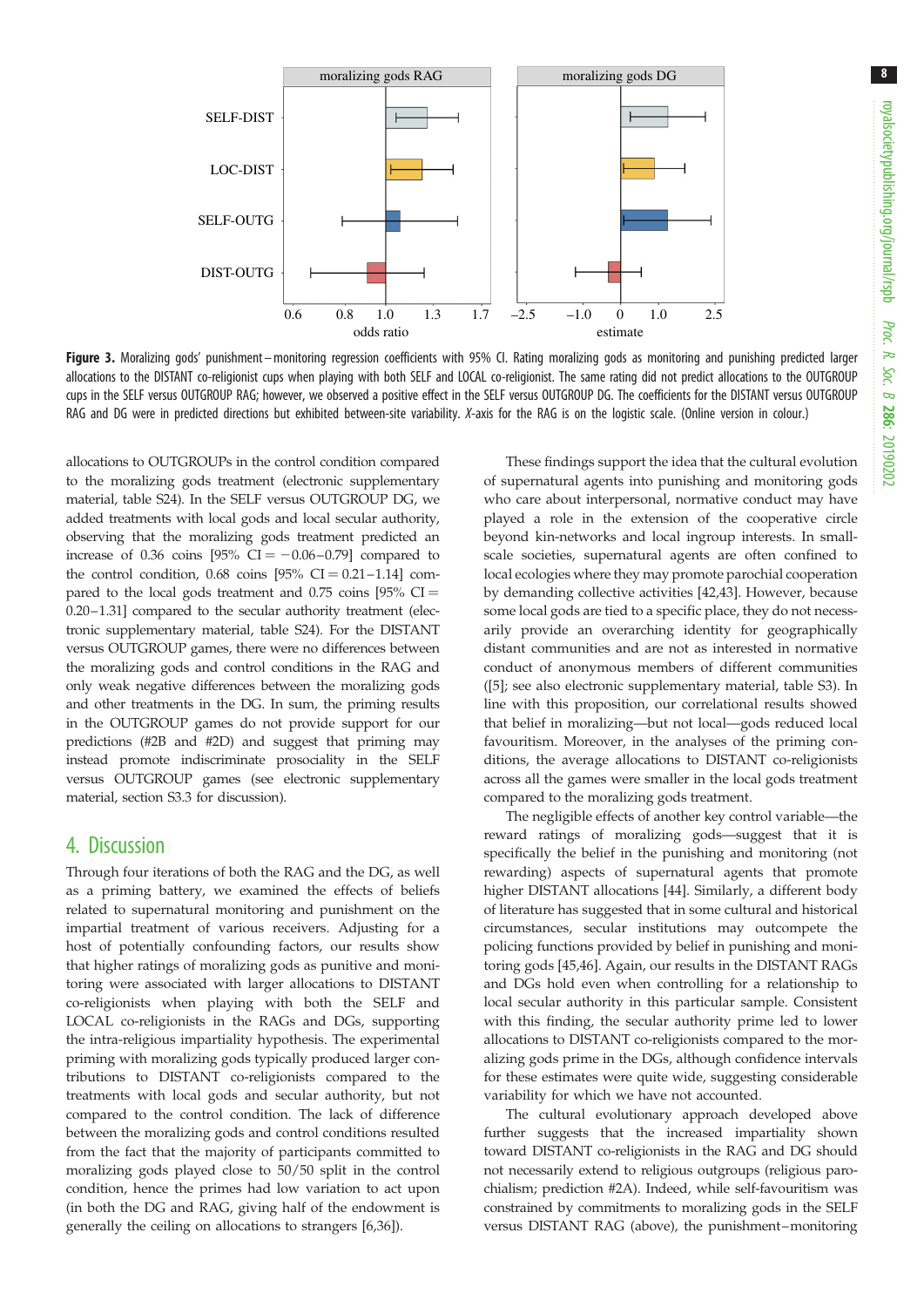<span id="page-8-0"></span>score did not play a role in curbing self-favouritism when playing the RAG with OUTGROUP. This result points to the parochial effects of moralizing gods, who may be concerned with normative conduct toward co-religionists but not necessarily toward outgroups. The result of SELF versus OUTGROUP DG was more complicated. In this DG, we observed a positive correlation between punishment–monitoring ratings and allocations to OUTGROUPs; however, this coefficient was not robust across different model specifications and only emerged as significant at conventional levels when both people's relationship with, and similarity to, the OUTGROUP were held constant (cf. [\[47](#page-9-0)]). This relationship suggests that when groups are sufficiently similar and maintain prior favourable relationships, belief in punishing and monitoring gods may deter extremely selfish treatment of outgroup members in the DG (i.e. zero allocations; see electronic supplementary material, section S3.3 for discussion). In line with this interpretation, priming moralizing gods increased OUTGROUP allocations in both the SELF versus OUTGROUP RAG and DG compared to the control condition (but never raised them above the 50/50 split).

Finally, we hypothesized that individuals would make a distinction between DISTANT co-religionists and OUT-GROUPs (#2C), promoting the competitiveness of one's own religious group by increasing allocations to DISTANT co-religionists at the expense of OUTGROUPs. While the coefficients in both the RAG and DG were in the predicted direction, the confidence intervals of those effects suggested considerable between-site variability. We explored a hypothesis stating that in the absence of intergroup hostility (as shown by our OUTGROUP emotional closeness measure, see electronic supplementary material, table S4), religions appealing to universal norms—which may ultimately foster proselytizing would put emphasis on indiscriminate prosociality manifested in higher OUTGROUP allocations. Our supplemental analyses indeed suggest opposite trends in allocation to OUTGROUPs at Christian versus non-Christian sites; however, caution should be exercised in interpreting these results as we would need larger samples and other religions with a universalistic appeal for precise estimates of this effect (see electronic supplementary material, section S3.3 for further discussion).

While deploying our experiments across cultures, we also encountered limitations to our multi-site experimental approach. Our main measure (punishment–monitoring abilities) exhibited low variation at some sites where the maximum value possible was also the modal score. This may have been an artefact of our pre-selection of gods that were specifically concerned with human interpersonal normative conduct, but more nuanced measurements of participants' beliefs should improve future estimates. Furthermore, while we attempted to define DISTANT co-religionists and OUTGROUPs solely along religious lines,

some sites—due to facts on the ground—had to merge ethnicity and religion when defining recipient groups (see electronic supplementary material for more details and additional analyses). We attempted to adjust our models for different OUTGROUP relationships but future research should obtain detailed estimates of interaction frequency, cooperative exchange, and conflict history. This applies to other types of culturally evolved groupings such as markets or political institutions (for details see [[48](#page-9-0)]). Finally, adapting priming techniques to fit the specific context at each site yielded substantial variability in those techniques, possibly hindering the general estimates of the priming effects. These effects might have also been confounded by the fact that our design necessitated the use of religious reminders on cup labels, possibly subtly priming all participants (see electronic supplementary material, section S3.2.4 for discussion).

Despite these limitations, the current work used a larger and more culturally diverse sample to support our previous findings regarding the role of moralizing gods in expanding the social circle [[8](#page-9-0),[22\]](#page-9-0) and replicated these findings in a new experiment (the Dictator Game) while also revealing tentative support for our predictions using the priming technique in the field. Extending our experimental paradigm to investigate religious parochialism, we observed little or no support for our outgroup predictions; however, exploratory analyses suggested new lines of theoretical and empirical work. Taken together, this study investigated a particular culturally evolved mechanism that may have contributed to the expansion of human societies and illustrates one interdisciplinary approach for moving beyond narrow sampling strategies and harnessing the planet's rich human diversity to shed light on key questions of cultural evolution.

Data accessibility. The dataset used for the current analyses together with protocols, hypotheses and R code can be found at the Open Science Framework [\(https://osf.io/epkbw/](https://osf.io/epkbw/)).

Authors' contributions. J.H., A.N., and B.G.P. conceived the study, prepared protocols, and managed data collection. C.L.A., Q.D.A., A.B., E.C., E.K.K., C.H., C.L, S.M., R.A.M., C.M., C.P., B.G.P, M.S., T.V., J.L.W., A.K.W., and D.X. collected data. M.L. and B.G.P. managed the dataset and team communication, and M.L. conducted all analyses and made all graphs and tables. M.L., J.H., B.G.P., and A.N. drafted the paper. All authors provided input on methods and the manuscript.

Competing interests. The authors declare no competing interests.

Funding. We acknowledge funding from a research grant, 'The Emergence of Prosocial Religions' from the John Templeton Foundation, and the Cultural Evolution of Religion Research Consortium (CERC), funded by a generous partnership grant (895-2011-1009) from the Social Sciences and Humanities Research Council of Canada. C.H. and S.M. were funded by the John Templeton Foundation grant no. 48952.

Acknowledgements. We are thankful to all our participants and research assistants. Furthermore, we would like to thank Adam Barnett, Heidi Colleran, Cammie Curtin, Duncan Sibbard Hawkes, Radek Kundt, Ibrahim Mabulla, Peter Maňo, and Gilbert Topos for helping in various stages of this project.

### **References**

- 1. Henrich J. 2015 The secret of our success: how culture is driving human evolution, domesticating our species, and making us smarter. Princeton, NJ: Princeton University Press.
- 2. Turchin P. 2016 Ultrasociety: how 10,000 years of war made humans the greatest cooperators on earth. Chaplin, CT: Berresta Books.
- 3. Boyd R. 2017 A different kind of animal: how culture transformed Our species. Princeton, NJ: Princeton University Press.
- 4. Henrich J, Boyd R, Richerson PJ. 2012 The puzzle of monogamous marriage. Phil. Trans. R. Soc. B 367, 657– 669. ([doi:10.1098/rstb.2011.](http://dx.doi.org/10.1098/rstb.2011.0290) [0290](http://dx.doi.org/10.1098/rstb.2011.0290))
- 5. Richerson P et al. 2016 Cultural group selection plays an essential role in explaining human cooperation: a sketch of the evidence. Behav. Brain Sci. 39, e30. ([doi:10.1017/S0140525X1400106X](http://dx.doi.org/10.1017/S0140525X1400106X))
- 6. Henrich J, Ensminger J, Mcelreath R, Barr A, Barrett C, Bolyanatz A, Cardenas JC, Gurven M, Gwako E. 2011 Markets, religion, community size, and the